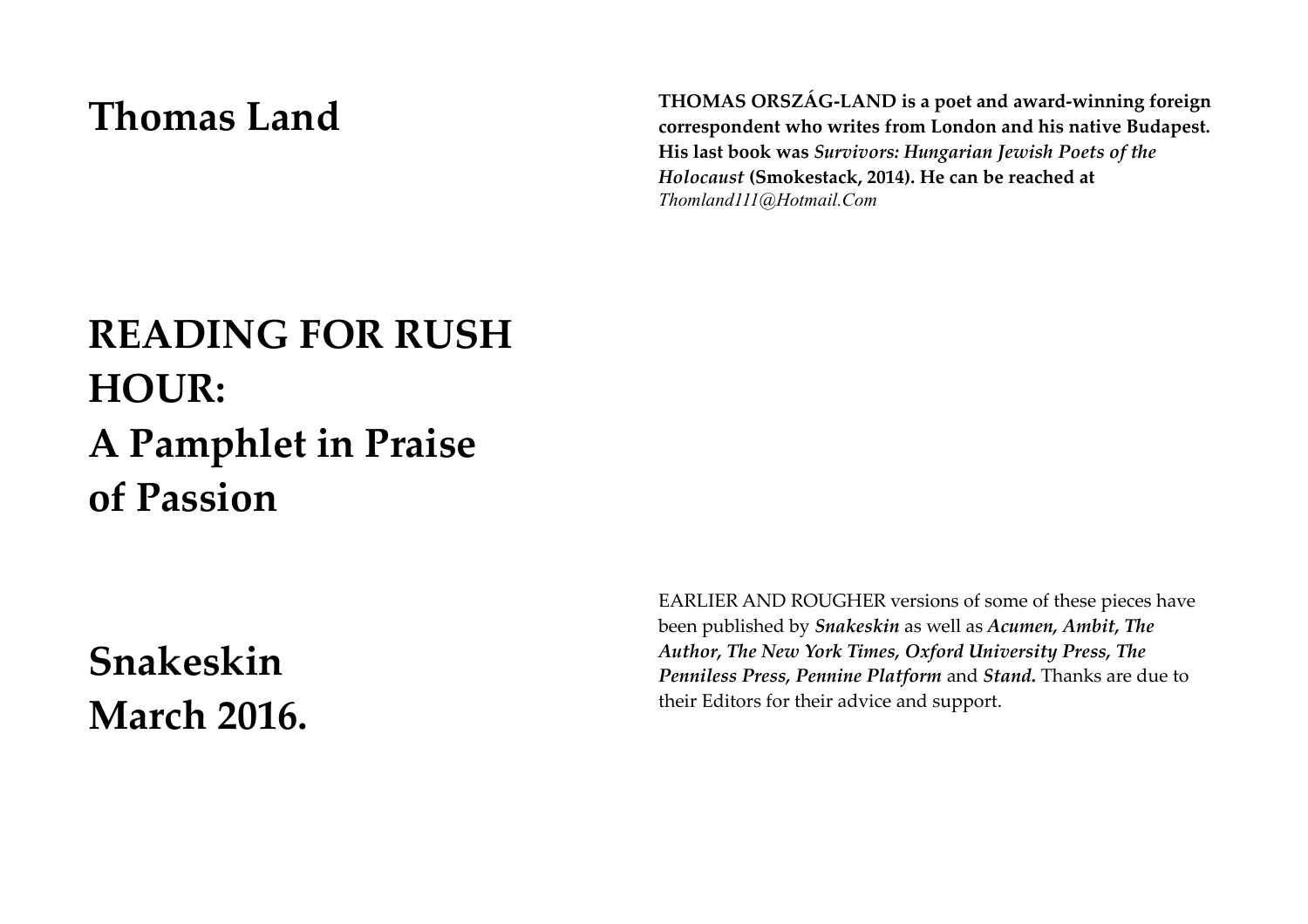#### **THE REED**

I am the reed translating the crude, the boundless whine, the pleading sigh of the wandering wind into formal song in praise of the wonder of wounded nature. Kindle the wind and stir up the storm: the fiercer the wind, the finer the sound.

#### **THE LION TAMER**

Beyond the bars, the circus crowd sits pale to watch the beasts perform the tricks they loathe. They hope that I, their tamer, may just fail. But with my whip I will control them both.

I have outfaced the adulating crowd and I have learned to ride the lions' rage. My early quest for freedom had its shroud in fame found here, within the circus cage.

For freedom, I pursued the painted lights (while others fantasized in tame unrest) in tearful longing past a thousand sights. Within my trade, today I am the best.

I watch the crowd behind its fearful mask and watch the painted lights that will seduce: the lions' foolish master, thus I ask if there's still time to put my life to use.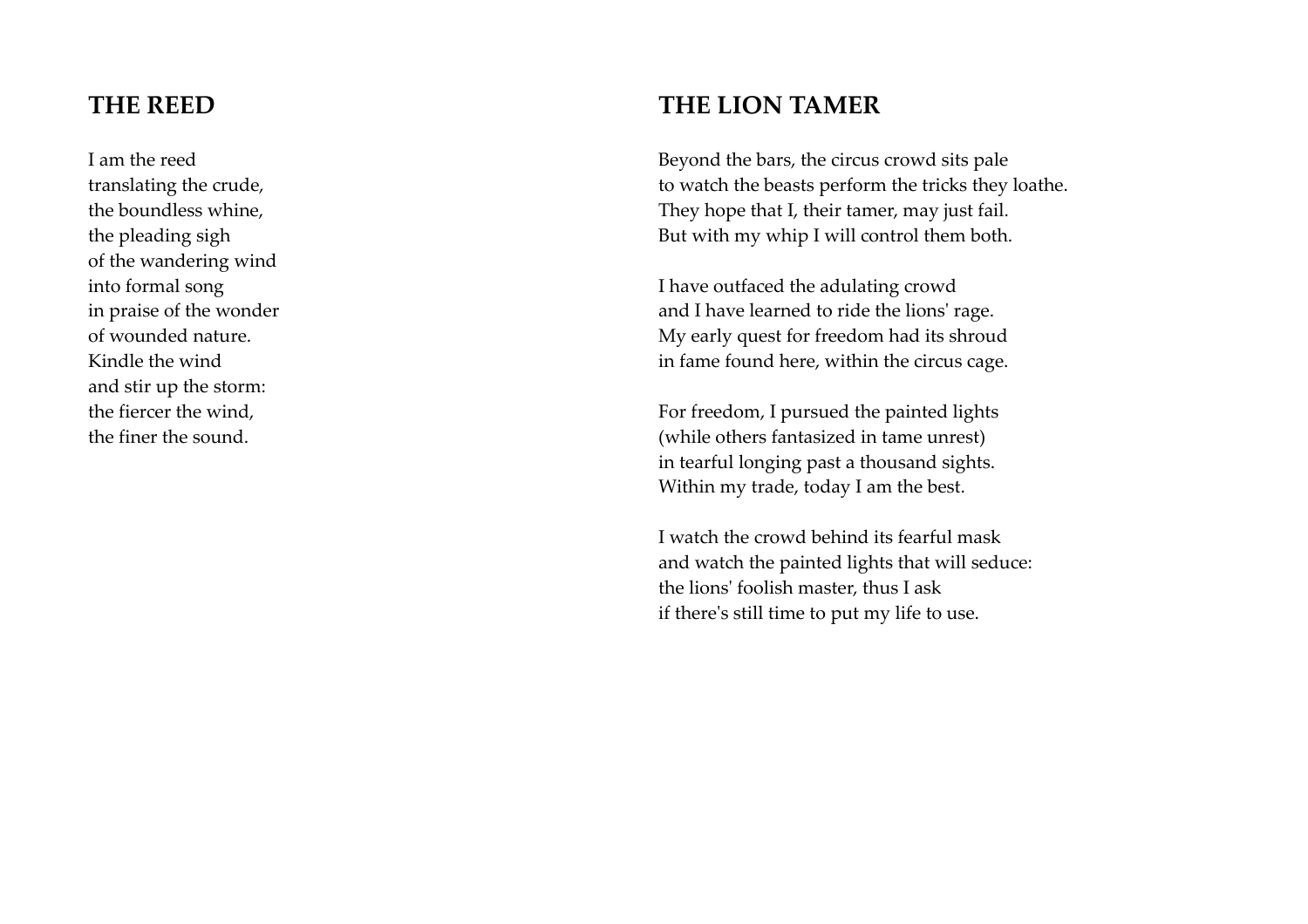# **CASANOVA & THE MADONNA** *Three Portraits*

# **1**

#### **NAKED FLIGHTS**

Yes, sweet cheeky smile, I like you too, and yes, we could have a world in common up here in my sun-splashed, squeaky bed just now and again for an hour of your busy life that no-one might summon; each tiny hair awake, your naked body would bathe in the sky without – the weary, weather-washed homes with their shiny moist roofs beneath us forgotten in this room that women often compare to an eyrie.

Your shopping bag abandoned, your eyes would possess the great city below and your thoughts would soar to poetry and plays, nothing stopping their flight until the mother and wife awakened inside you, frightened of more. Being considerate adults, we'd seek to protect your home from our passion, and let the madonna in you take charge of the cheeky girl and bid her to sail a safe course in the clouds – lest she be stained by the foam.

At home, the madonna would cheerfully tend to the needs of so many brittle, exposed and raven emotions, the madonna who feeds herself to the piercing milkteeth of family, serving a sentence without committal. A fellow martyr, your husband would play the blind page, the most liberal husband-in-law one might have selected,

and his savage rage at your naked flights in the sunshine would surface as faithful friendship – directed at me.

And I would play the intimate friend of the family, I'd be the first with the flowers if you should give birth again, a friend to relax with, on whom to depend, with my brand of brandy kept in the house for our restful hours. I'd warm my loneliness by your peaceful fire; I'd repay your kindness, according to the rules, in my favourite restaurants – only to make you feel sublime, and him a sophisticate, and me foolish.

Our pleasantly prudent lives would stroll on forever if the passion of mortals yielded to prudent control. But listen! – the toll of decay is recording and setting our finite lives by the absolute terms of eternity... Listen! I like you. We may have in common a world. But our naked affection up here in my sun-splashed bed might free the alive and cheeky girl to summon and to burn the madonna into a grey recollection.

#### **2**

#### **FLOWERS**

A lover prizing generosity in bed and at table, I, Casanova, survey the town at play from my tall balcony, delighting in the restless, resonant whirl of the world. I watch the women. They are off to the shops, accompanied by their curly babies and furry pets. They are naked in their hearts beneath the lazy, unblinking gaze of the Mediterranean sky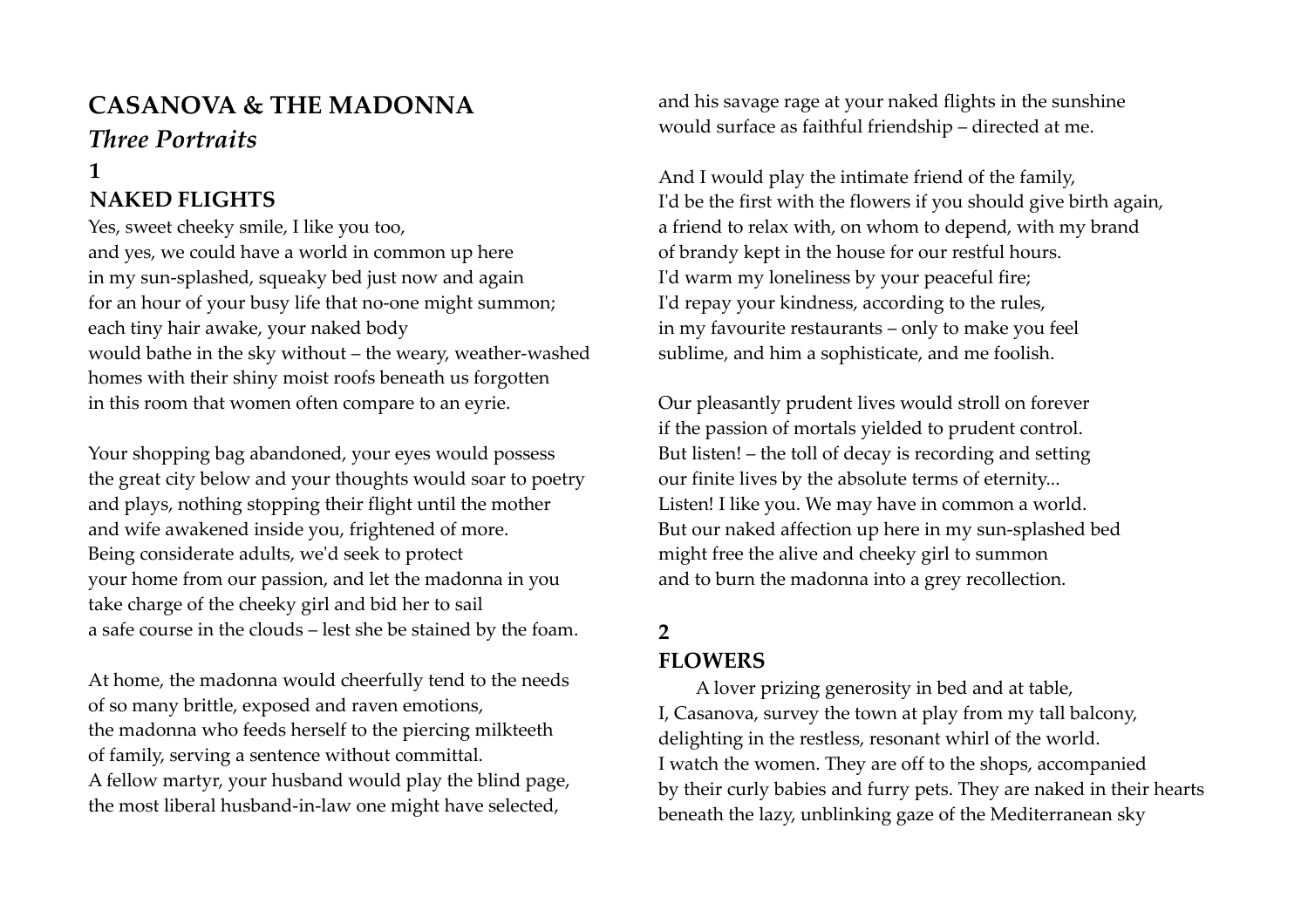and they softly purr their promising, moist preoccupations, immersed in the golden honey heat of the early autumn.

I, Casanova, hold the horizon from this noble apartment replete with the treasures of a graceful procession of beauties. Each one has left behind, like a cherished bridal veil, the memory of her very own fragrance and flavour and feel, the weight of the testing peck of her kiss and the taste of her teeth, her sighs and her sly evasions and cries, and her shy and hesitant, humble, yielding, waiting, yearning, greedy, ravenous, arching , all-revealing welcome through the gates of her body –

I'm Casanova: I give and I take without counting the price. I gain both ways*.* For the gift of one's person enriches the giver allowed to share the secret trembles of a fellow creature, as close to becoming one with another as two can ever reach. I look and delight in the sight of this daily display of splendour, the charm and beauty of colours, shapes and movements below, this bedful of beckoning female flowers in the sunshine reminding me of one who is briefly away and who took my heart with her.

#### **3**

#### **THE BANQUET**

Never dared he risk an error, Casanova with a ring, handsome, tame suburban terror, Casanova on a string, Casanova, the best: a lovely beast, a beast to feast from pillow to post, a beast to boast.

Strictly keeping love on ration, flagging unions he would fling into quivering pain and passion, Casanova on a string, Casanova, the best: from pillow to post, a lovely beast, a beast to feast, a beast to boast.

He was feared and much desired through his life's eternal spring till the repetition tired Casanova on a string, Casanova, the best: a beast to boast, a lovely beast, a beast to feast from pillow to post.

He is tied fast where it matters the most to Casanova... and the sting still urges him on from pillow to post when his wife chooses to tug at the string – O Casanova, the best: a beast to boast from pillow to post, a lovely beast served up for a feast.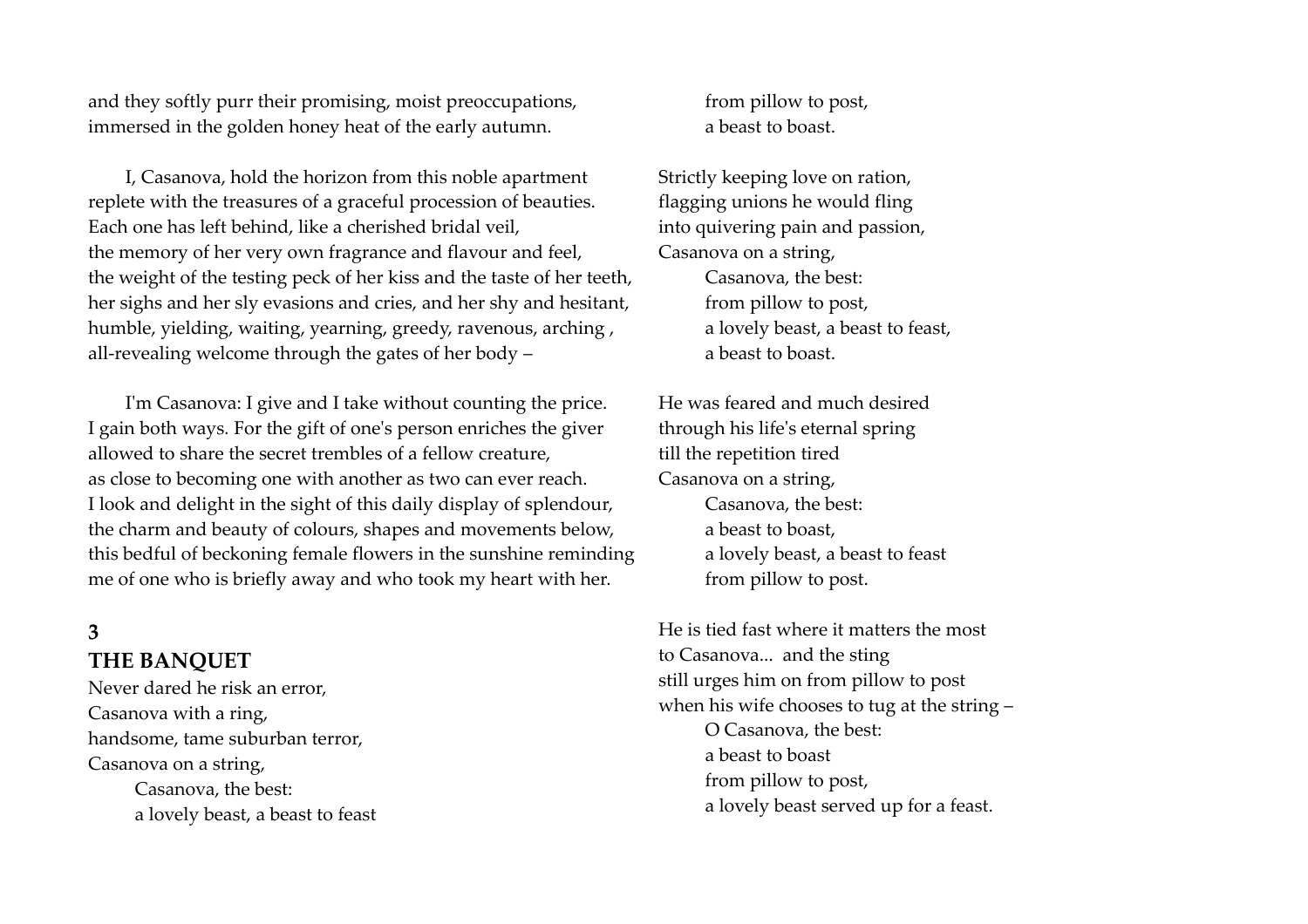## **READING FOR RUSH HOUR**

**I**

Rational thinkers, what can you make out of a nightmare seen fully awake?

Nightmare, funeral, watch it if you dare – crawling at the crossroads everywhere:

slow hearse upon hearse driven nose-to-tail by exhaling corpses, drawn and frail

and through each damp windscreen, the light will betray your frightened features decayed with the day.

#### **II**

O, the faces, the faces I know. I am greeting reliable Richard approaching; he cannot see me on his way to his well valued vault with central heating, airtight, sound in predictable monogamy. He welcomed me there as a boy.

His clever spectacles blind, his moustache still growing, he sells life insurance policies to the dead. His tranquillised, loyal wife (I cannot help knowing) dreamed of me in her spotless, guilty bed – to his lukewarm, conjugal joy.

Yet he had been alive to passion and anger and raged at foul indifference till, stage by stage, he gave himself up to monotony's languor for death alone could save him from middle age.

Richard worked. Outside, the living seasons faded. Like so many, he grew valued in his trade and his fierce opinions slowly lost their meaning. Yet his feelings still can flare (as I have seen) when he shelters refugees.

Dear Richard, rest in peace.

#### **III**

Here comes Orgie Porgie, absorbed contriving manly new achievements, carefully driving his hearse to his home below.

His swollen corpse of a child is slowly blending into the business suit of his funeral day, a fumbling toy manufacturer earnestly bending to adult games – but he has forgotten how to play.

He buried himself in a hungry portfolio; so well imitating the shades in the money profession, he managed to die of repression.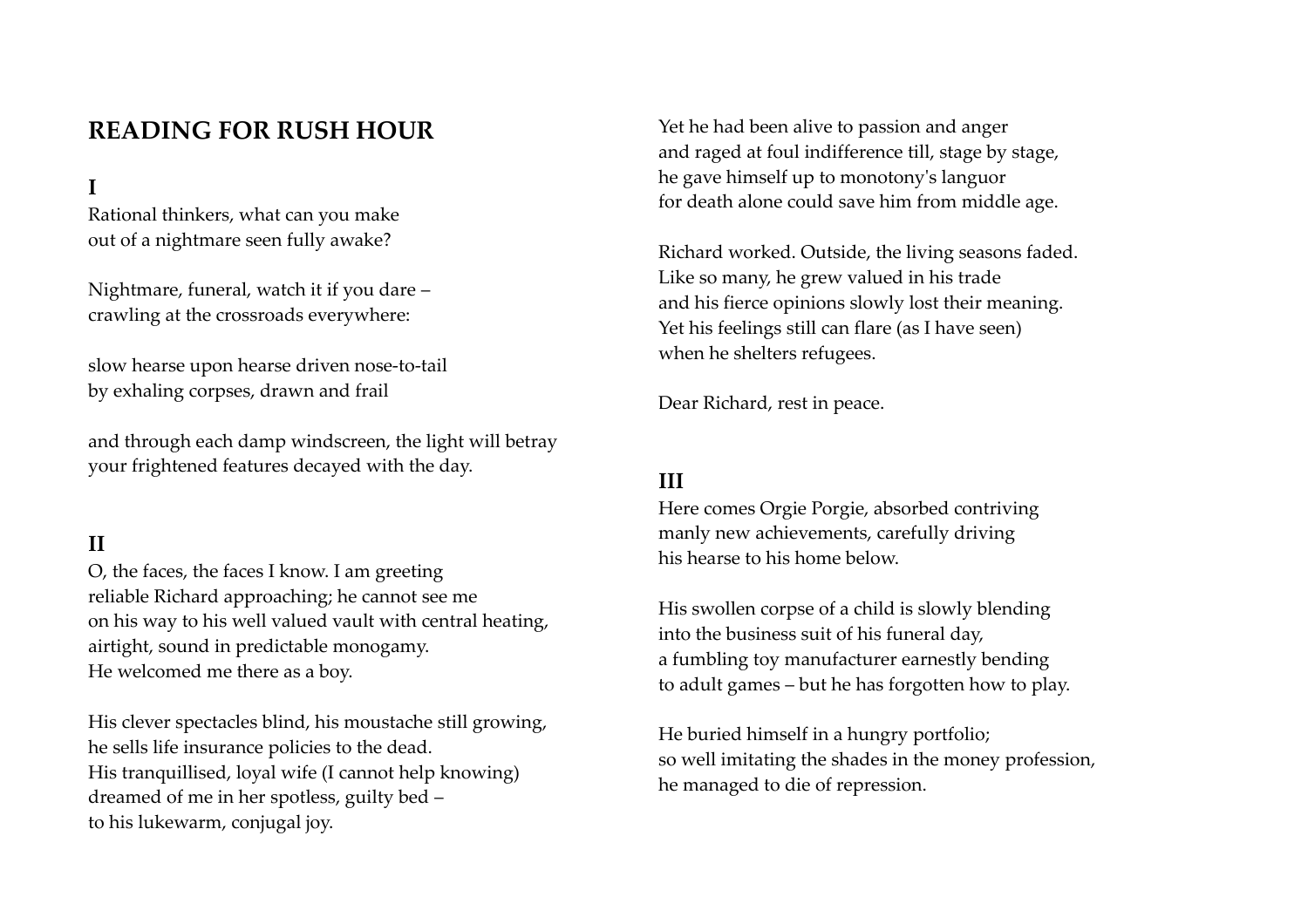But life penetrates the shallow graves like teeming mould employed to re-manufacture the earth, and when he's not counting his liquid assets' worth poor Orgie Porgie goes on dimly dreaming –

He sees himself as a hesitant visitor in a butchery-plant where living beasts are stripped of their hides to increase the marketability of their flesh, thus enriching profit returns: alive and naked and twitching...

Gentle Orgie Porgie, rest in peace.

#### **IV**

That well known figure advancing like infection is the corpse of Thomas Wonder-Land, Esq., a master of gaining the gullible graveyard's affection for any truth without actually being a liar.

He boasts, for public service he never gave, a newspaper by-line across his early grave.

He was once a poet but poetry didn't pay, so he chose to conform to a lucrative line and to tow it hereafter: he died insisting he'd had his own say.

His women sought love; he pinned them in style like leaves on his wreath, a mean lover displaying a lean, sophisticated smile where his sensuous lips had been.

Like a scalpel, he wields cautious views on communal affairs, a cold writer scorched by private emotions he dares not admit; but in public he does not scruple to giving advice inciting the world to catastrophes for even a rotten writer must make a living.

Wretched, unhappy departed, rest in peace.

#### **V**

Faces, dead faces, O the faces, the faces I know.

Uniformed Roger drives a policeman's hearse for he failed to become a musician, duty bound to safeguard the graveyard's rest from the dubious curse of troublesome souls who might raise a disturbing sound.

And property agent Alec so good at selling he can disregard the essential use of a dwelling.

And the aircraft assembler returns without questions to bed so deep he can't hear the bombers overhead.

And the scientist doesn't mind in his funeral ride whether he worked on semen or humanicide.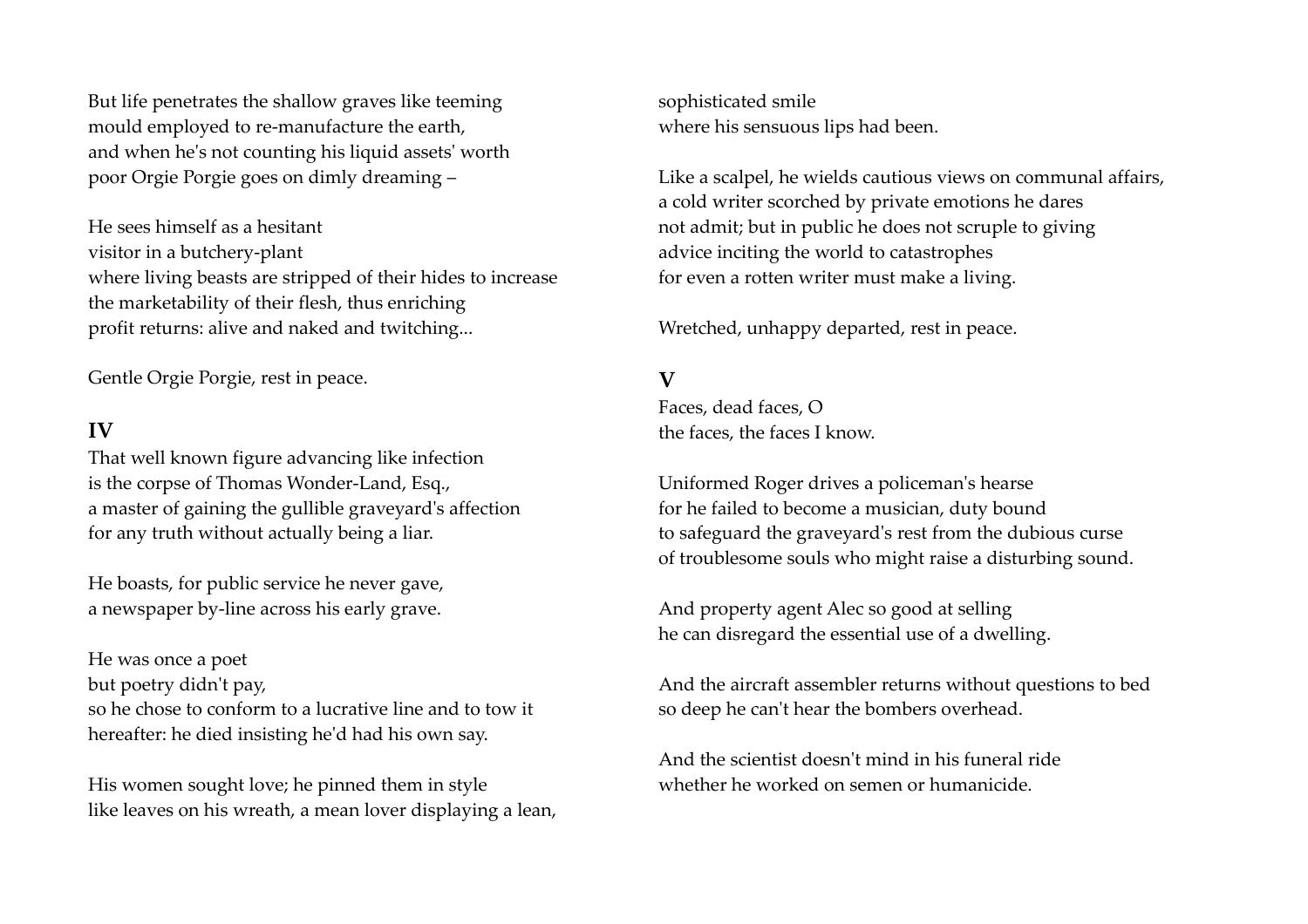A face that melts. A face that slowly hardens. Unseeing eyeballs. Withering, yellow skin shaded by windscreens. They're taking their daily place devoid of intensity, mischief or love or sin in an endless procession led by a hearse from space with a corpse that forgot to cultivate the gardens.

Corpses, let it cease, corpses, rest in peace...

#### **VI**

Rational thinkers, shall we ever bridge or divorce from passion that drives people to give up their precious lives and rest in peace through their own endeavour?

Our sombre vehicles make their way in endless, divergent lines that betray the earth; unfeeling they coil with ease and spread like maggots through a cheese.

I must take my place in my own unblessed premature funeral, or try to revive these volunteers seeking the final rest before they bury the world alive.

### **ONLY A GIRL**

Only a girl ran across the meadow before the disaster.

Vibrant, the grass sprang back celebrating her healthy feet, clouds of insects whirled in her wake in a torrent of teeming golden air, and salty moisture cooled the barefooted girl, her head full of babies, running across the scented meadow by highways whispering tension and stretching to restless cities beneath a satellite's mindless, hovering sensors

that registered her movements, still registered her movements...

Barefooted daydream, girl and grass and insects, and teeming cities full of babies all withered in the sudden heat.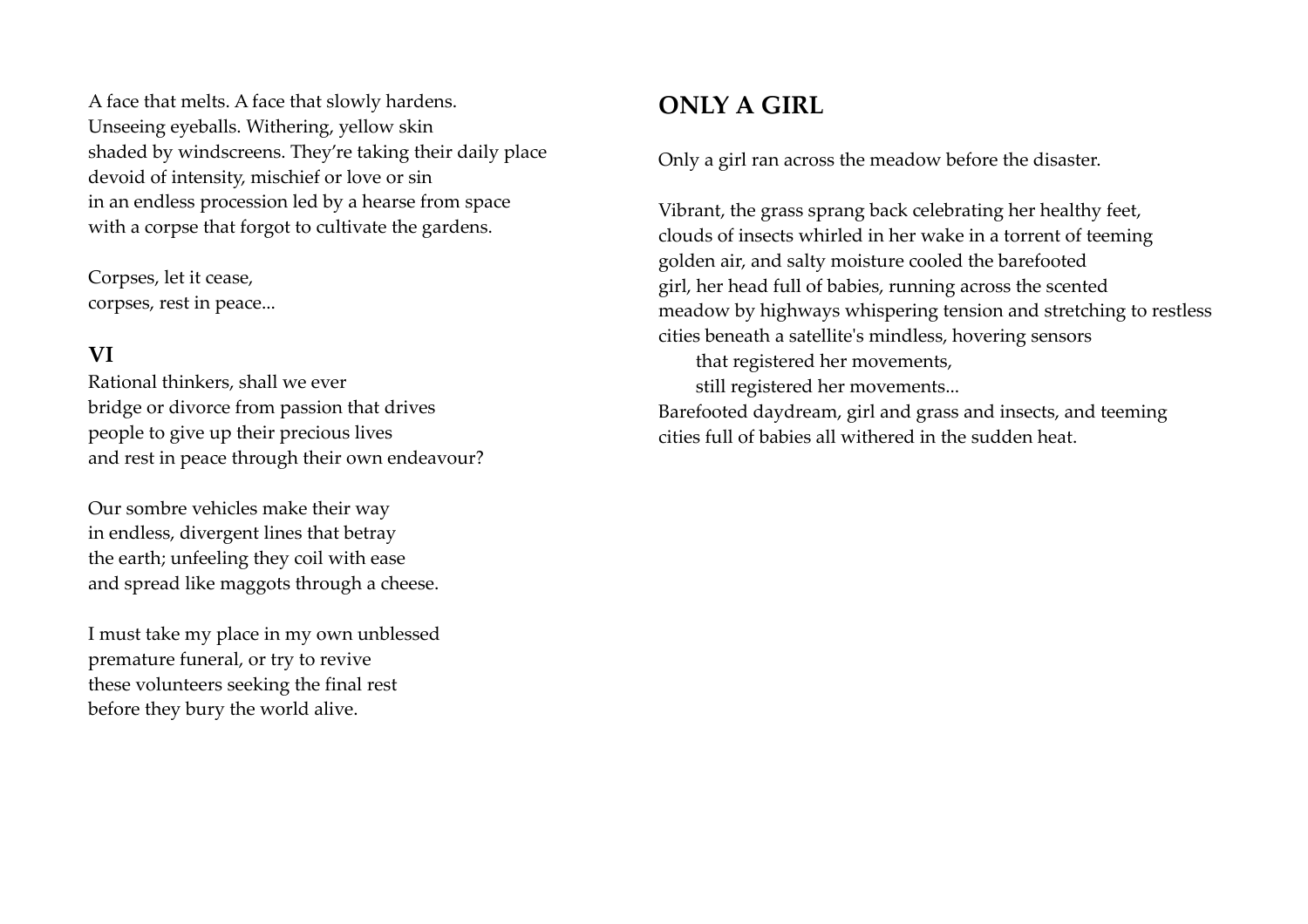### **VERSE IN MY PURSE**

#### **1: FLIGHT**

Flippant flight on a butterfly's wings – life, adult life, life, life: born from coincidence, changing, passing, soaring above the riverbank's grass, shaped from the yearnings of distant childhood, venturing over the menacing waves, lured by the nectar of pulsing flowers, sharing the sun with invisible stars.

#### **2: LIKE A RIVER**

Like a river, you carry me down washing over my senses

the fort of my seven skins has abandoned the rite of defence to the waves

unsheltered, my nerve-raw flesh in its freedom spatters into the current

like a river, you carry me down between singing, mountainous shores.

#### **3: WAR WOUND**

Do your best, mate. I'll survive anything vile – save death, and that can wait.

#### **4: WEATHER REPORT**

I know the icy gale that blows its kiss inside my warmest clothes beneath a howling moon. But this wind whistles my tune.

#### **5: CLARITY**

Do not explain or clarify your meaning or technique. Let the poet sit silent. Let the poetry rise and speak.

#### **6: PLINTH POET, 2009**

Among stern men of stone deprived of speech, in the sky with birds and bygone soldiers, I've just seen on a plinth a marvellous poet and teacher: he was high on words and astonishingly alive.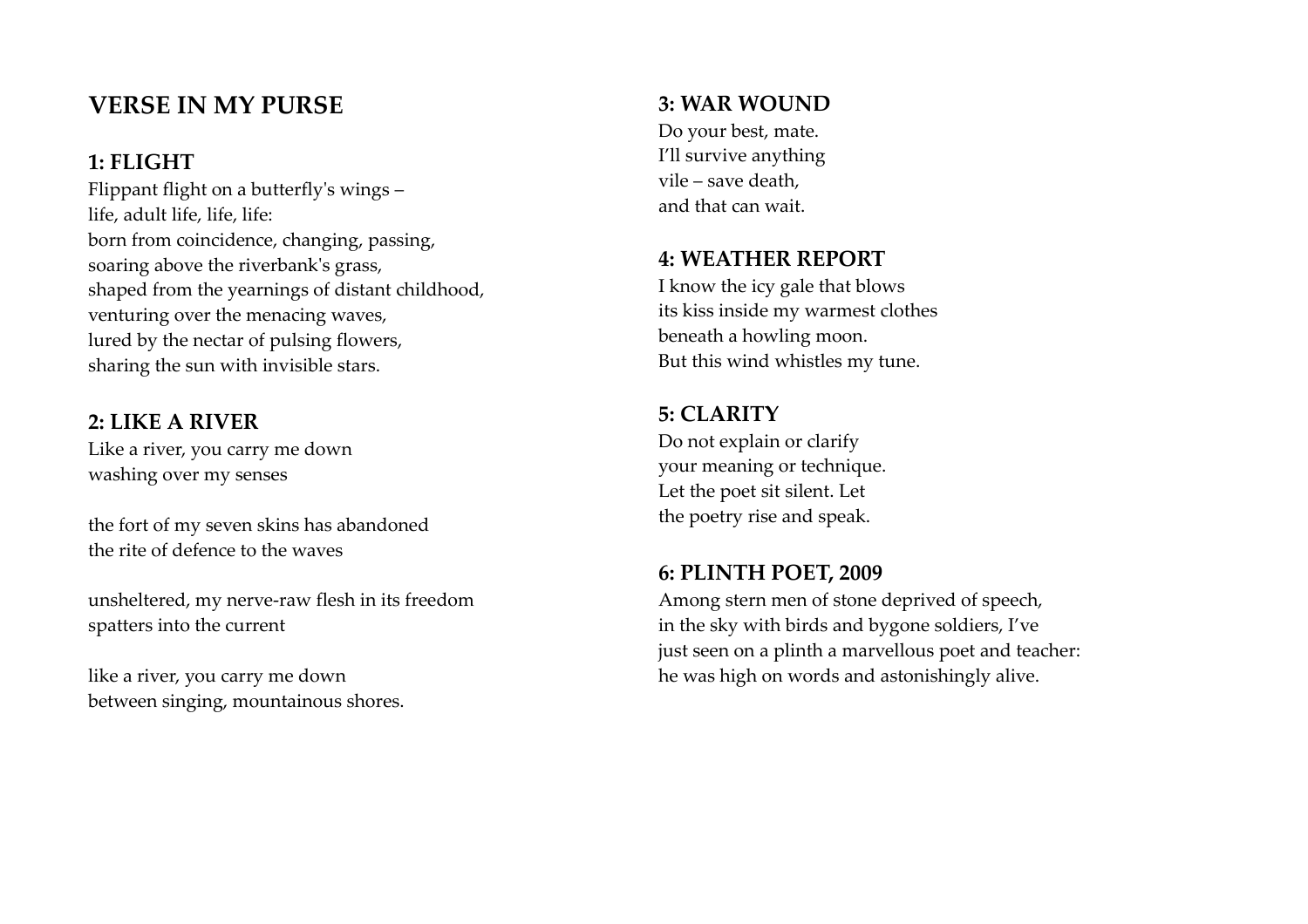### **LANDSCAPE WITH KNIFEWOUND**

This is a landscape abandoned by gentle giants, this edge of Cornwall where the calm and soft, continuous curve of the rising hills abruptly crashes into the ocean

down sheer and raw and ravaged, windworn cliffs, down screaming depths to the boiling water – its rockface baring the throbbing, layered structure of granite beneath the stricken landscape,

exposing the sundazed pith to the lashing light above and the gaze of hovering hunters: the creatures of the heights and depths that lightly approach the coastline from the ocean.

But landlubbers reach the coastline by navigating their way along careful housing estates, rogue industries, satellite dishes and rainsoaked farms deserted by their young and the future;

and they arrive entirely unprepared for the rupture, the urgent, brutal line dividing the sullen soil that covers the cliffs from the ocean washed by the splashing light –

the line of violence torn across the horizon from end to end like a savage knifewound

too deep and keen and sudden and surprising to hurt in the moment of its infliction.

Such landscapes of the soul inherited from giants confront the innocent traveller with a surge of passion at the edge of routine experience, as in poetry or love.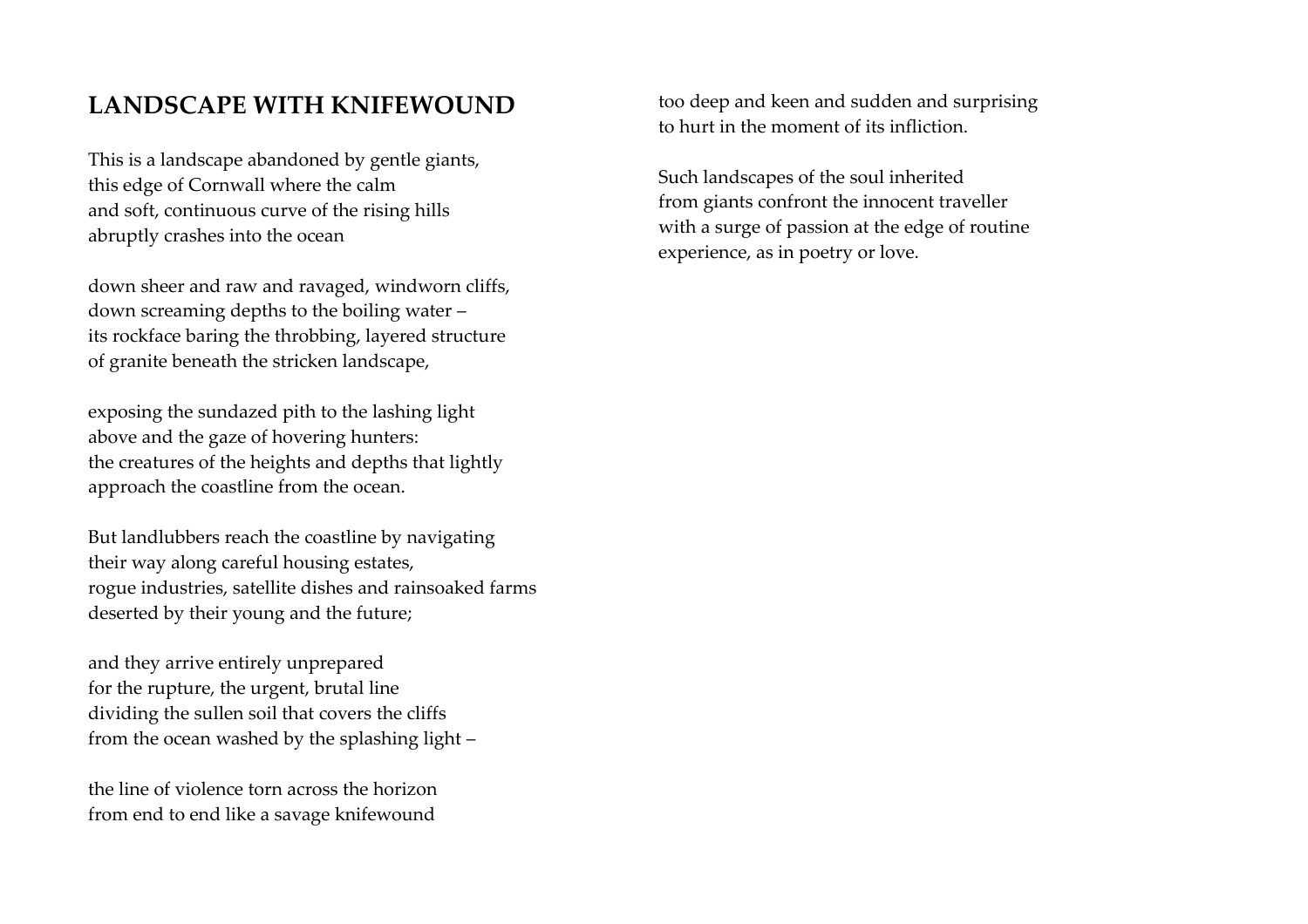#### **LIFE INSURANCE**

Insure me, please, against my silliness, against the common willy-nilly mess invading lives despite the best advice. I need a sound risk policy, for a price – Who knows an agent? *You'll know the grey gent.*

A policy against a life in verse with lots of praise to swell my empty purse, against the view beyond my tidy fence of beggar-bowls amidst the affluence – Where is the agent? *You'll meet the grey gent.*

A policy against... questioning why, a policy against... needing to sigh, a policy to answer every threat in life, from passion, treachery or debt – Who is the agent? *Death is the grey gent.*

## **Bilingual Poet: A POEM OF THE BARRICADES REFUSES TO DIE**

ONE HEADY day during the Hungarian Revolution of October-November 1956, I attended an editorial conference of *The Independent (A Magyar Függetlenség),* the flagship daily of the doomed anti-Soviet insurrection. I was an 18-year old high-school dropout employed on the paper as a cub reporter. József Dudás, our hugely charismatic editor-inchief, assigned the serious tasks of the day to the senior correspondents. Then he turned to me: "...and what can you contribute to the edition?"

I offered to write a poem. "Make it good," he accepted, "and be sure not to miss your deadline."

My piece was ready on time, of course. It could have turned out a tad less sentimental. The composition comprised three quatrains fuelled by some clever cross-rhyming and employing the odd repetition of lines to save time and trouble. It described a girl on the barricades shot while distributing bread to the warriors. Unlike its fictitious heroine, the poem has refused to die for more than half a century.

Dudás and 228 others were hanged by the Communists after the revolution, some of them even younger than me at the time. Many more were sentenced to death and eventually reprieved. Tens of thousands were imprisoned.

I left Hungary with a Westward flood of some 210,000 patriots, most of them young and educated. Europe has not experienced such a mass movement of refugees again, until the present march of destitute Middle East migrants across this secure and prosperous continent.

Only some 40,000 of us have returned. More survivors may well turn up for a visit this year that has been devoted by the government to continuous celebrations to mark the 60th anniversary of the revolution.